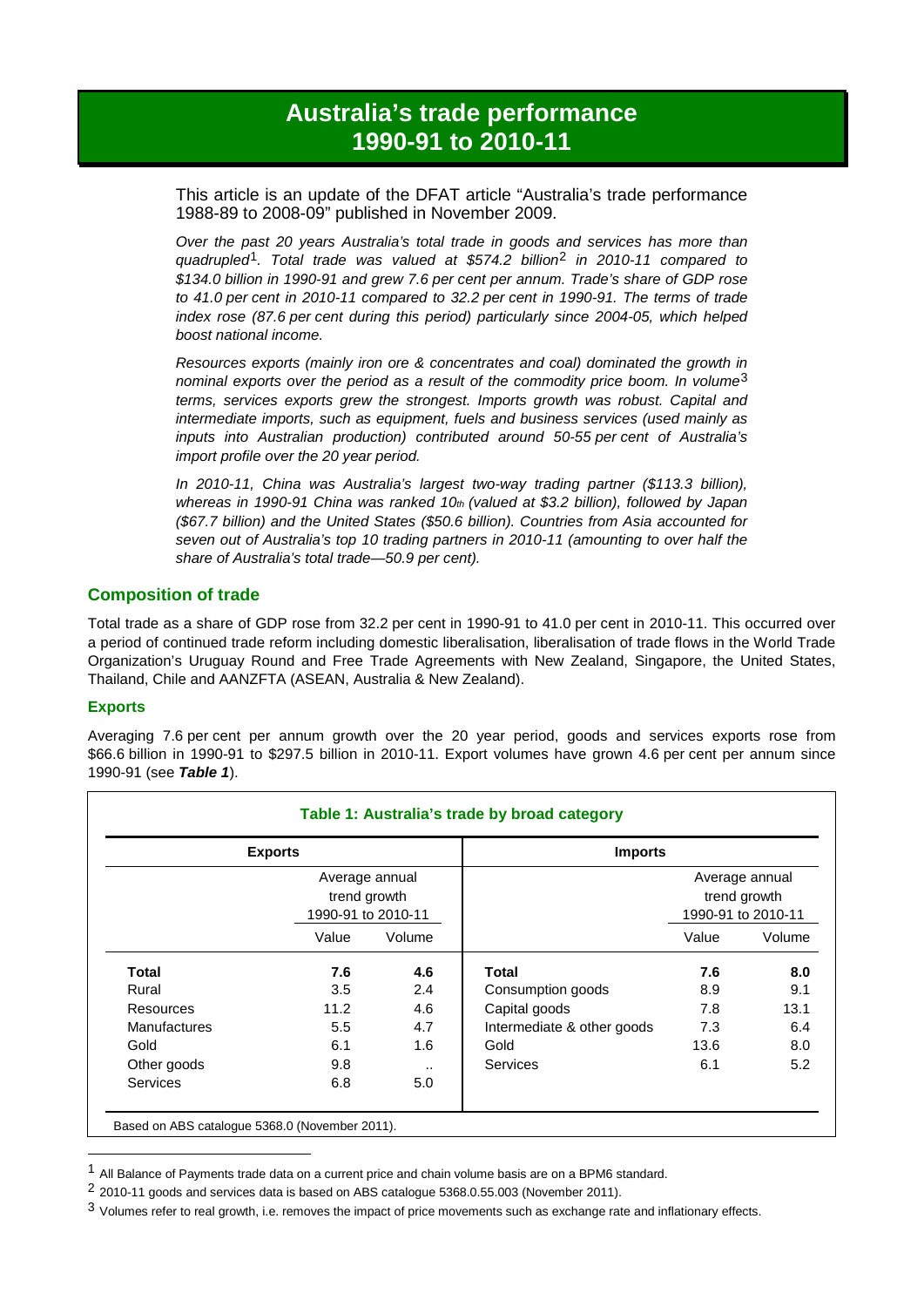*Resources* are particularly important and accounted for half of Australia's exports in 2010-11. *Services* were the second largest export sector, followed by *Manufactures* and then *Rural* exports (see *Chart 1*).

#### *Rural*

The value of Australia's *Rural* exports, largely agricultural goods, grew by an average of 3.5 per cent per annum since 1990-91, up from \$13.1 billion in 1990-91 to \$30.5 billion in 2010-11. Export volumes grew 2.4 per cent per annum over the past 20 years.

Although *Rural* exports more than doubled in 20 years, they averaged annual growth at less than half the rate of total exports. As a result, *Rural* exports share of total exports fell from 19.6 per cent in 1990-91 to 10.2 per cent in 2010-11

#### *Resources (Minerals & fuels)*

Australia's *Resources* exports grew eight-fold from \$18.6 billion in 1990-91 to \$147.1 billion in 2010-11, an average growth of 11.2 per cent per annum over the 20 year period. Since 1990-91, export volumes have grown at the same rate as total exports, 4.6 per cent per annum. In 2010-11 exports of *Resources* accounted for 49.5 per cent of exports compared to 28.0 per cent in 1990-91. The significant high growth in *Resources* exports over the period was mainly due to the commodity price boom that began around 2004-05.

*Iron ore & concentrates* became Australia's largest export in 2010-11 reaching a record \$58.4 billion compared to \$2.6 billion in 1990-91 (when it was ranked 7th). Export quantities of *Iron ore & concentrates* increased from 104 million tonnes in 1990-91 to 407 million tonnes in 2010-11, an annual average increase of 6.9 per cent per annum since 1990-91. *Coal* was Australia's 2nd largest export in 2010-11 (it was 1st in 1990-91). Exports of *Coal* were worth \$43.9 billion in 2010-11 compared to \$6.4 billion in 1990-91. *Coal* export quantities rose from 114 million tonnes to 285 million tonnes over the 20 year period, averaging a rise of 4.9 per cent per annum.



#### *Manufactures*

Australia's exports of *Manufactures* increased 5.5 per cent per annum since 1990-91. *Manufactures* rose to \$41.3 billion in 2010-11 compared to \$14.1 billion in 1990-91. In volume terms, *Manufactures* increased 4.7 per cent per annum since 1990-91.

*Simply transformed manufactures (STM)*—mainly metals (excluding *Nickel* from February 2003)—increased from \$5.4 billion in 1990-91 to \$14.1 billion in 2010-11, an average growth of 5.3 per cent per annum. *Unwrought aluminium* (worth \$4.2 billion) and *Unwrought refined copper & alloys* (worth \$3.3 billion) were the largest products within *STM* exports in 2010-11.

*Elaborately transformed manufactures (ETM)* grew from \$8.5 billion in 1990-91 to \$27.1 billion in 2010-11, averaging a 5.5 per cent per annum rise since 1990-91. Within *ETM* exports, *Medicaments* grew 15.8 per cent per annum over the past 20 years (from \$179 million in 1990-91 to \$3.3 billion in 2010-11); *Passenger motor vehicles*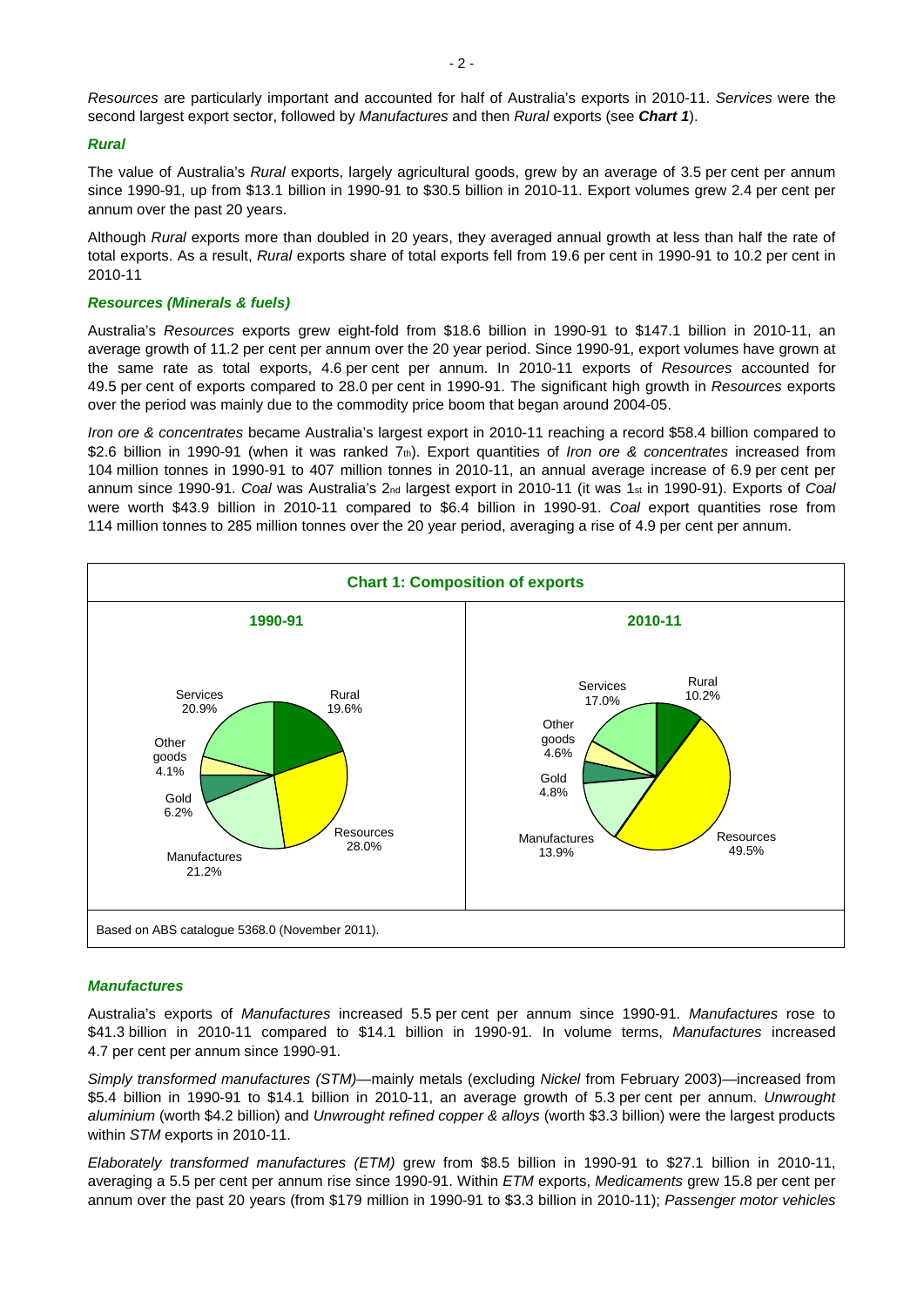rose 10.6 per cent per annum (from \$511 million in 1990-91 to \$1.5 billion in 2010-11—exports doubled to \$1.1 billion in 1996-97 and reached a record high of \$3.4 billion in 2007-08); and *Nickel bars* grew 51.4 per cent per annum (from \$3 million in 1990-91 to \$714 million in 2010-11).

#### *Gold*

Exports of *Gold* grew 6.1 per cent per annum since 1990-91 (up from \$4.1 billion in 1990-91 to \$14.3 billion in 2010-11—though *Gold* exports have dropped from a record high of \$17.5 billion in 2008-09). The growth in *Gold*  exports was mainly due to a rise in gold imported into Australia for refining and re-export, especially since 1997-98. (*Gold* imports in 2010-11 accounted for 34.8 per cent of *Gold* exports.) Since October 2002, all Australian *Gold* is now refined in Western Australia. *Gold* exports have grown at 12.2 per cent per annum since 2002-03 compared to 4.6 per cent in the period between 1990-91 to 2001-02.

#### *Services*

*Services* exports have continued to grow strongly – from \$13.9 billion in 1990-91 to \$50.5 billion in 2010-11, averaging 6.8 per cent per annum. Over the past 20 years, export volumes averaged a growth rate of 5.0 per cent per annum. Despite the strong growth, *Services'* share of total exports has fallen over the 20 year period as a result of the very high prices received for *Resources*, especially *Iron ore & concentrates* and *Coal*.

In the years from 2007-08 to 2009-10, with a boom in foreign students studying in Australia, *Education-related travel* was Australia's largest *Services* export, a 15.9 per cent per annum increase over the 20 year period. *Education-related travel* (valued at \$15.8 billion in 2010-11) accounted for 31.2 per cent of *Services* exports compared to 6.8 per cent in 1990-91 (valued at \$950 million). However, in 2010-11 *Education-related travel* fell 12.5 per cent. This decline coincided with a range of inhibiting factors such as new visa requirements and the high Australian dollar.

From 1990-91 to 2006-07, growth in *Services* exports was dominated by *Personal travel (excl Education-related)*, due to a strong rise in tourism exports during this period. *Personal travel (excl Education-related)* was valued at \$4.0 billion, 29.0 per cent of total *Services* in 1990-91, compared to \$11.9 billion and accounted for 23.6 per cent of *Services* exports in 2010-11, reflecting the fact that this export has become an established market.

*Business services*[4](#page-0-3) exports also grew strongly, up from \$3.1 billion in 1990-91 to \$11.5 billion in 2010-11, averaging a growth rate of 7.3 per cent per annum over the past 20 years. This growth was due mainly to rises in *Engineering services* and *Computer Services*. *Engineering services* averaged 14.2 per cent per annum (up from \$145 million in 1991-92 to \$1.6 billion in 2010-11) and *Computer services* (up from \$278 million in 1991-92 to \$1.3 billion in 2010-11) rose 12.4 per cent per annum since 1990-91.

### *Other goods*

Australia's exports of *Other goods* (consisting of mainly wine and confidential items of trade) were valued at \$2.7 billion in 1990-91, increasing to \$13.8 billion in 2010-11. On average, over this 20 year period, *Other goods*  rose 9.8 per cent per annum. Within *Other goods*, exports of *Wine* rose 14.9 per cent per annum, up from \$181.7 million in 1990-91 to \$2.0 billion in 2010-11.

#### **Imports**

<span id="page-2-0"></span><u>.</u>

Over the past 20 years, imports of goods and services increased 7.6 per cent per annum, up from \$67.4 billion in 1990-91 to \$276.5 billion in 2010-11. Import volumes grew 8.0 per cent per annum (see *Table 1*).

In 2010-11, imports of *Intermediate & other goods* accounted for over a third of Australia's imports. *Consumption goods* were the second largest import category, followed by *Services* and *Capital goods* (see *Chart 2*).

### *Consumption goods*

Australia's imports of *Consumption goods* increased 8.9 per cent per annum over the past 20 years. The import value of *Consumption goods* rose to \$63.6 billion in 2010-11 compared to \$12.3 billion in 1990-91. In volume terms, imports averaged a growth rate of 9.1 per cent per annum since 1990-91.

*Non-industrial transport* (mainly passenger vehicles) was a significant contributor to this growth, increasing from \$2.5 billion in 1990-91 to \$16.0 billion, an average increase of 10.2 per cent per annum over the 20 year period. *Food & beverages* also rose strongly (8.5 per cent per annum), up from \$1.9 billion in 1990-91 to \$9.0 billion in 2010-11.

<sup>4</sup> *Business services* consist of services such as: *Construction; Insurance & pension; Financial; Intellectual property charges; Telecommunications, computer & information, Legal* and *Engineering.*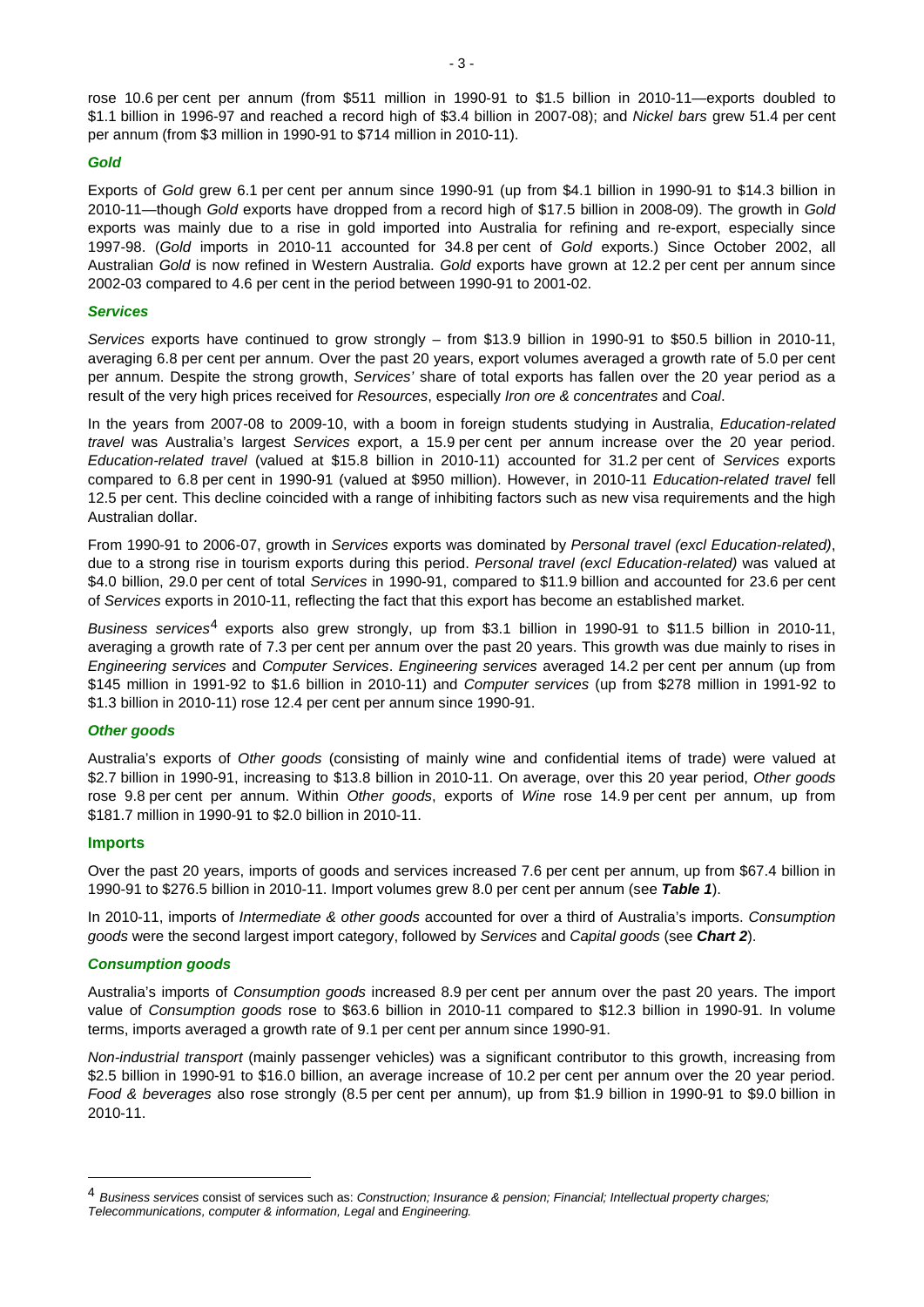

### *Capital goods*

The value of *Capital goods* imported into Australia rose from \$12.3 billion in 1990-91 to \$51.9 billion in 2010-11, averaging 7.8 per cent per annum growth since 1990-91. Import volumes averaged an annual increase of 13.1 per cent since 1990-91. *Capital goods* imports accounted for 18.3 per cent of total imports in 1990-91 rising slightly to 18.8 per cent in 2010-11.

Within the broad category of *Capital goods,* imports of *Machinery & industrial equipment* rose from \$4.5 billion in 1990-91 to \$15.7 billion in 2010-11, averaging a 6.8 per cent growth per annum since 1990-91. *Computer equipment* averaged a 7.1 per cent per annum rise over the past 20 years, up from \$1.9 billion in 1990-91 to \$7.8 billion in 2010-11. *Telecommunications equipment* increased from \$835 million in 1990-91 to \$7.0 billion in 2010-11, a rise of 10.9 per cent per annum since 1990-91.

### *Intermediate & other goods*

The value of Australia's *Intermediate & other goods* imports has grown strongly from \$24.4 billion in 1990-91 to \$98.9 billion in 2010-11, averaging 7.3 per cent per annum since 1990-91. Import volumes grew on average 6.4 per cent per annum over the 20 year period. In 2010-11 imports of *Intermediate & other goods* accounted for 35.7 per cent of total imports compared to 36.1 per cent in 1990-91. *Intermediate & other goods* are used as inputs into goods for domestic consumption and for export.

Within the broad category of *Intermediate & other goods*, imports of *Fuels & lubricants* (consisting of *Crude petroleum*—ranked 2nd and valued at \$19.3 billion in 2010-11, and *Refined petroleum*—ranked 4th and valued at \$11.3 billion) increased to \$32.1 billion in 2010-11 from \$3.0 billion in 1990-91, an average growth of 14.4 per cent per annum. *Processed industrial supplies* (from \$5.8 billion in 1990-91 to \$21.9 billion in 2010-11) and *Parts for capital goods* (from \$3.4 billion in 1990-91 to \$14.3 billion in 2010-11) each averaged 6.8 per cent growth per annum.

#### *Services*

Imports of *Services* grew 6.1 per cent per annum, from \$17.8 billion in 1990-91 to \$57.3 billion in 2010-11. *Services* import volumes averaged growth of 5.2 per cent per annum over the period.

Within *Services*, the share of *Personal travel (excl education)* increased from 20.2 per cent in 1990-91 to 37.8 per cent in 2010-11. During the 20 year period the rise in *Personal travel (excl education)* imports has been significant as Australians have increasingly taken more overseas holidays. It was Australia's largest import in 2010-11 (\$21.7 billion compared to \$3.6 billion in 1990-91), and grew by an average of 9.9 per cent per annum over the period.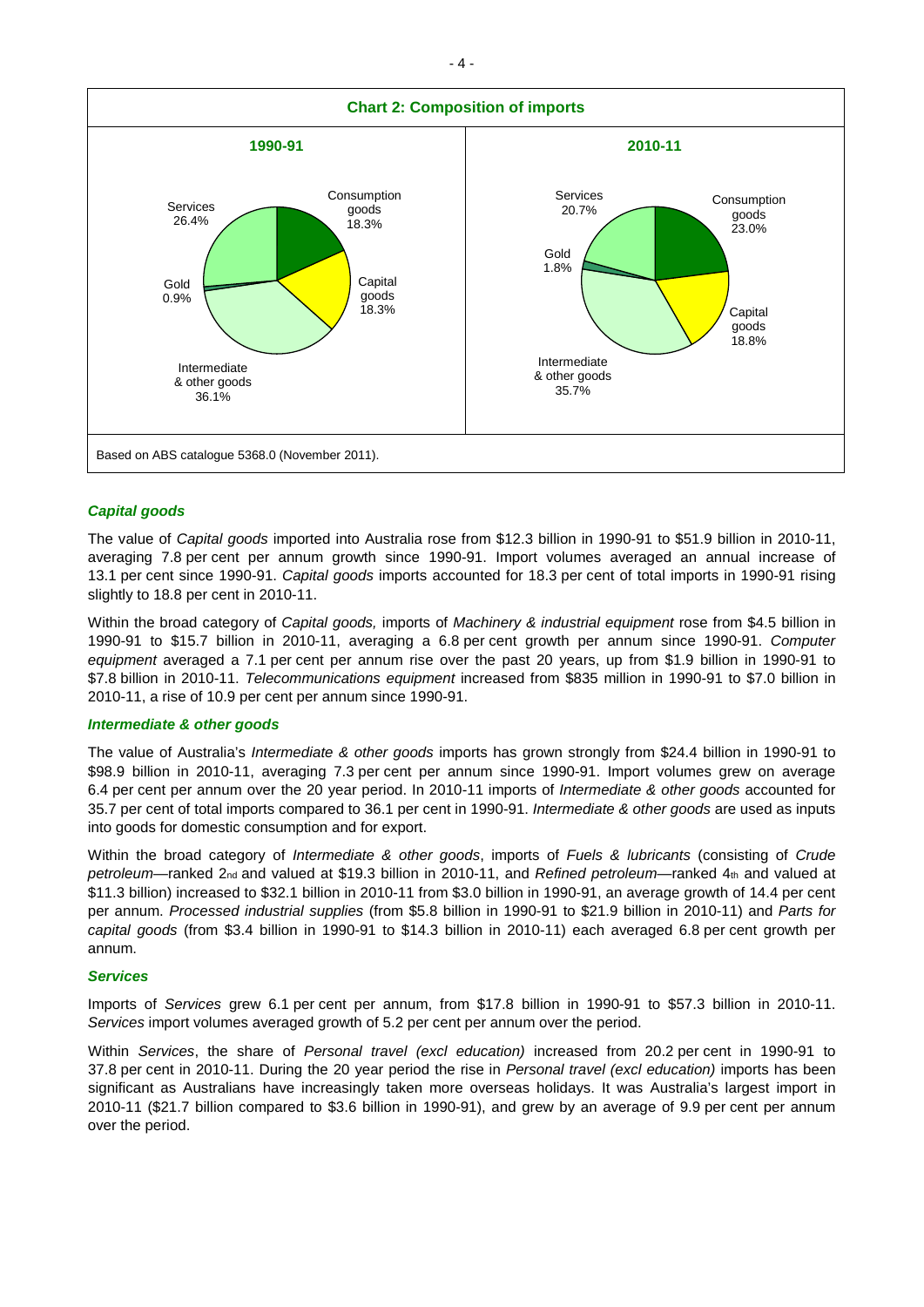*Transport service*s imports (which includes passenger fares and freight costs) rose to \$14.7 billion in 2010-11 compared to \$5.8 billion in 1990-91, yet *Transport's* share of the total declined, falling from 32.4 per cent in 1990-91 to 25.7 per cent in 2010-11. Imports of *Business services* were valued at \$5.9 billion in 1990-91 rising to \$14.5 billion in 2010-11, a growth of 4.6 per cent per annum since 1990-91. As with exports, this growth was due, in part, to an increase in *Engineering services* (up from \$111 million in 1991-92 to \$2.3 billion in 2010-11) averaging 13.3 per cent per annum over the 20 year period.

### **Terms of trade**

Australia's terms of trade grew 87.6 per cent between 1990-91 and 2010-11. This increase was mainly driven by the export price index, up 97.6 per cent. The export price index grew particularly strongly since 2004-05, underpinned by price rises for commodities (refer to the RBA non-rural commodity price index in *Chart 7*). The import price index was 13.2 per cent higher in 2010-11 than in 1990-91 but has declined since 2000-01 (see *Chart 3*).



## **Direction of exports**

Over the past 20 years Australia's expanding trade with Asia has taken on an important role in increasing the national income of Australians.

China has emerged as a strong destination for exports, from both Australia and the world, during the 20 year period to 2010-11. In 2010 China was ranked 1st as an export destination for the world (accounting for 11.1 per cent of world exports) compared to  $8<sub>th</sub>$  as an export destination in 1990 (accounting for 4.6 per cent of world exports)<sup>[5](#page-2-0)</sup>.

After growing rapidly in recent years, China became Australia's largest goods & services export market in 2010-11, rising from \$1.6 billion in 1990-91 to \$70.5 billion. Japan became Australia's 2nd largest export market, increasing from \$16.6 billion in 1990-91—ranked 1<sub>st</sub>—to \$48.9 billion in 2010-11, followed by the Republic of Korea (up from \$3.4 billion to \$24.3 billion), India (up from \$2.2 billion in 1998-99<sup>[6](#page-4-0)</sup>—ranked 13th—to \$18.3 billion), and the United States (up from \$7.8 billion to \$14.2 billion) (see *Chart 4*).

The share of Australia's exports with APEC members has risen from 69.7 per cent, worth \$46.4 billion, in 1990-91 to 75.3 per cent, worth \$224.1 billion, in 2010-11. Australia's exports to ASEAN members accounted for 12.1 per cent in 1990-91, worth \$8.0 billion, declining to 11.1 per cent in 2010-11, valued at \$32.9 billion. The members of the European Union<sup>[7](#page-4-1)</sup> accounted for 14.2 per cent of Australia's exports in 1990-91, valued at \$9.5 billion, falling to 8.8 per cent in 2010-11, worth \$26.1 billion.

<u>.</u>

<sup>5</sup> Source: World Trade Organization.

<span id="page-4-0"></span><sup>6</sup> Goods and services data unavailable for India prior to 1998-99.

<span id="page-4-1"></span><sup>7</sup> In 1990-91 services data is for the European Union 15. In 2010-11 services data is for the European Union 27.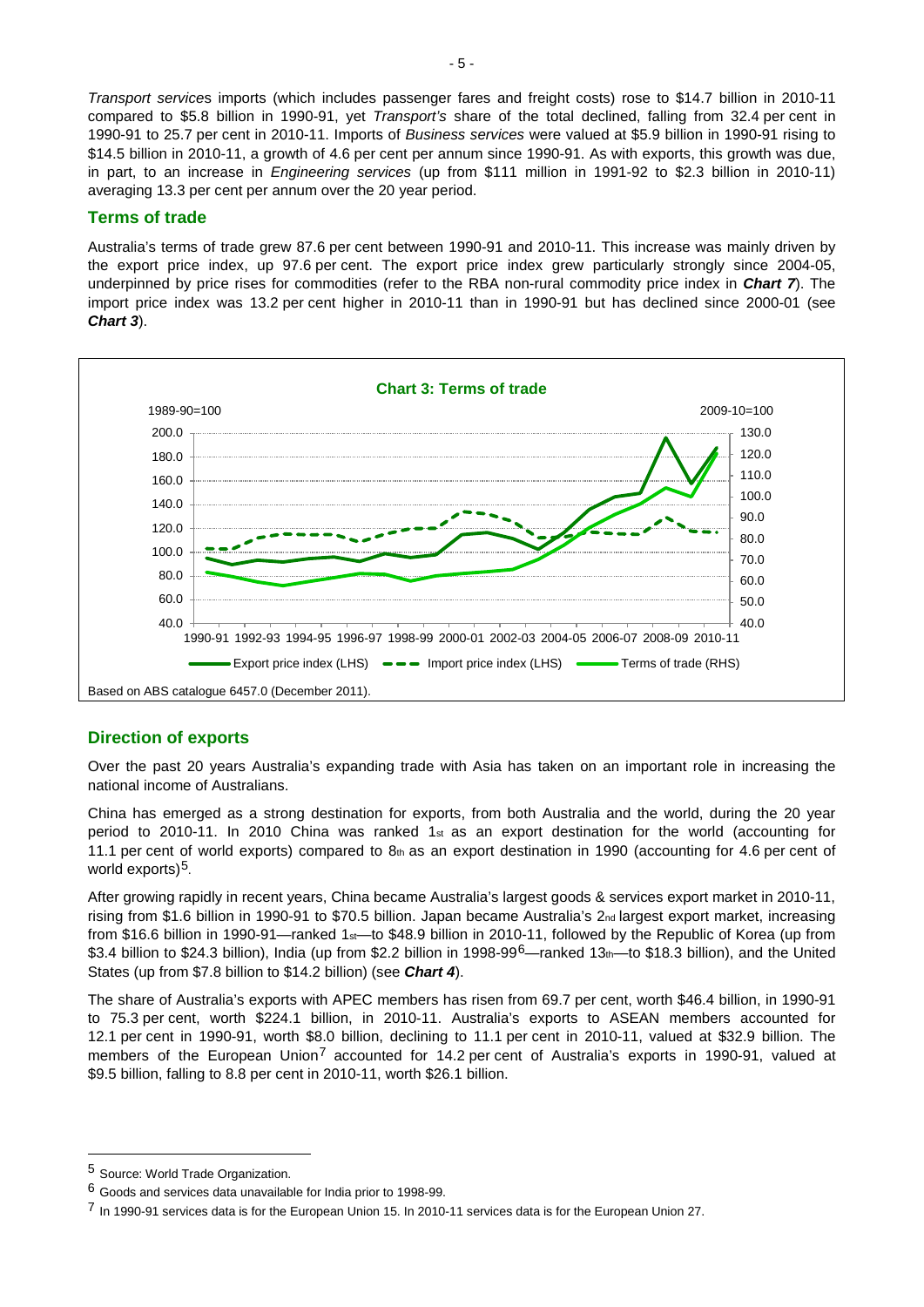

# **Direction of imports**

The United States was the number one source of imports for the world in both 1990 and 2010 (accounting for 14.1 per cent in 1990, dropping to 12.3 per cent of world imports in 2010). Over the 20 year period to 2010, China has emerged as a strong source of imports, not only to Australia, but to the world. In 2010 China was ranked 2nd as an import source for the world (accounting for 8.4 per cent of world imports) compared to  $7<sub>th</sub>$  as an import source in 1990 (accounting for 3.1 per cent of world imports) $8$ .

Australia's imports from China rose strongly from \$1.6 billion in 1990-91—ranked 9th—to \$42.7 billion in 2010-11. China overtook the United States in 2008-09 to become Australia's largest import source. Until 2007-08, the United States had been Australia's largest goods & services import source increasing from \$15.6 billion in 1990-91 to \$36.3 billion in 2010-11. Japan was Australia's 3rd largest import source in 2010-11 (up from \$10.1 billion in 1990-91 to \$18.8 billion), followed by Singapore (up from \$2.1 billion to \$15.1 billion) and Germany (up from \$3.6 billion to \$11.7 billion) (see *Chart 5*).

Australia's imports from APEC members accounted for 61.3 per cent of total imports, valued at \$41.3 billion in 1[9](#page-5-0)90-91, rising to 66.1 per cent, worth \$182.8 billion, in 2010-11. The members of the European Union<sup>9</sup> accounted for 25.1 per cent of Australia's imports in 1990-91, worth \$16.9 billion, compared to 18.6 per cent in 2010-11, valued at \$51.6 billion. Imports from ASEAN members accounted for 7.7 per cent of total imports, valued at \$5.2 billion in 1990-91, increasing to 18.1 per cent in 2010-11, worth \$50.0 billion.

<u>.</u>

<sup>8</sup> Source: World Trade Organization.

<span id="page-5-0"></span><sup>9</sup> In 1990-91 services data is for the European Union 15. In 2010-11 services data is for the European Union 27.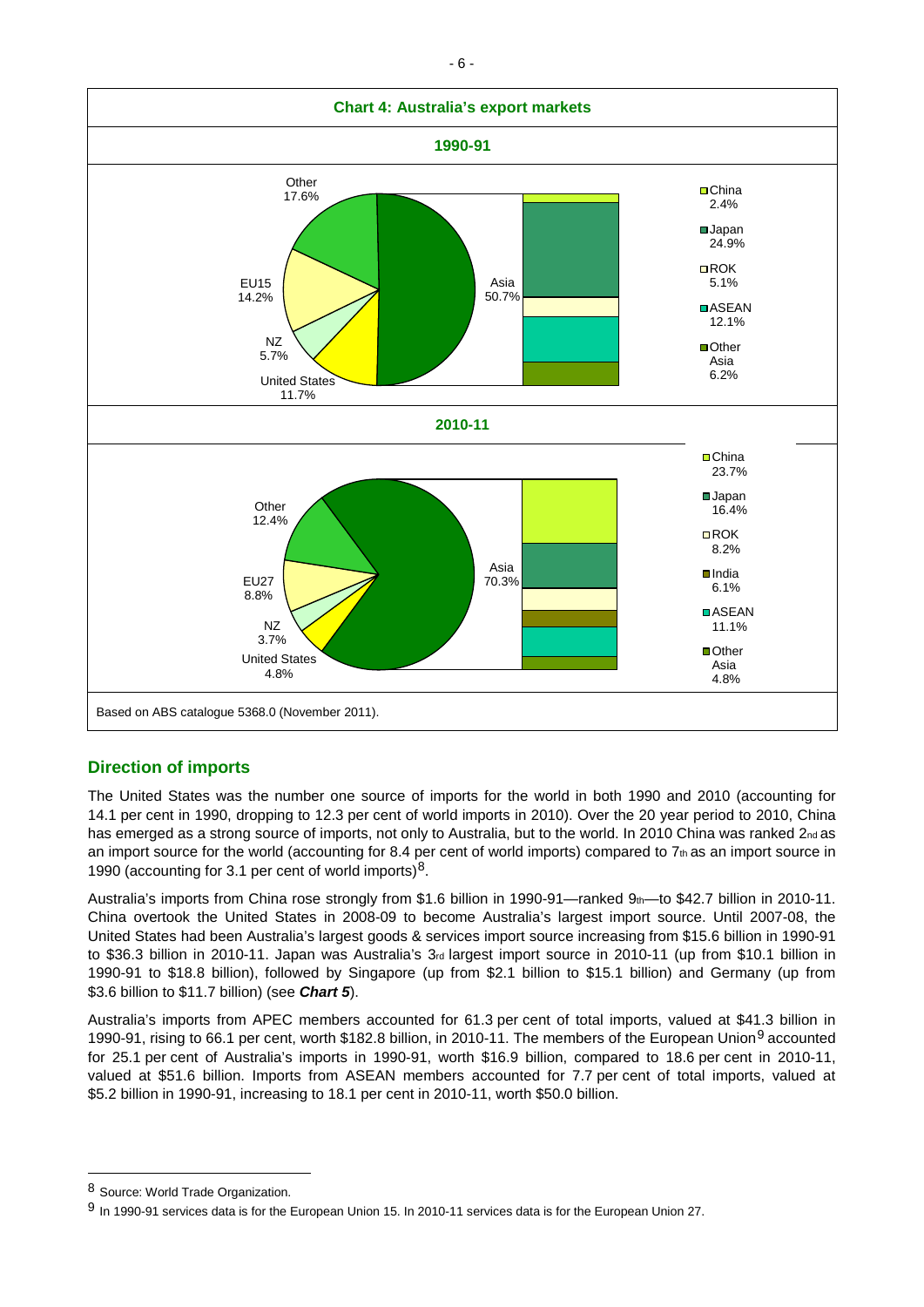

# **Impact of the Global Financial Crisis (GFC)**

The GFC, during 2008-09 and 2009-10, had a sharp short-term impact on Australia's trade. On a seasonally adjusted basis, exports in value terms fell sharply from a high of \$78.9 billion in the December quarter 2008 to a low of \$58.6 billion in the September quarter 2009 (see *Chart 6*). Exports recovered strongly to pre-GFC levels by the June quarter 2011. In volume terms the GFC had little impact, with volume trends rising through the GFC period.

The major component of exports affected by the GFC was *Resources*, with a strong fall in world commodity prices in 2008 (see *Chart 7*) causing the strong decline in total export values. In volume terms, exports of *Resources* continued to show steady growth as new capacity came online in addition to Asian economies (particular China) taking the opportunity to build up stocks while commodity prices were low. *Resources* export values recovered strongly in 2010 on the back of higher world commodity prices.

All the major sectors of Australia exports have recovered since the GFC with the exception of *Services* exports, which have continued to decline, in part due to the slow recovery in the world economy in our traditional American and European services markets, in conjunction with the decline in *Education services* in our Asian markets.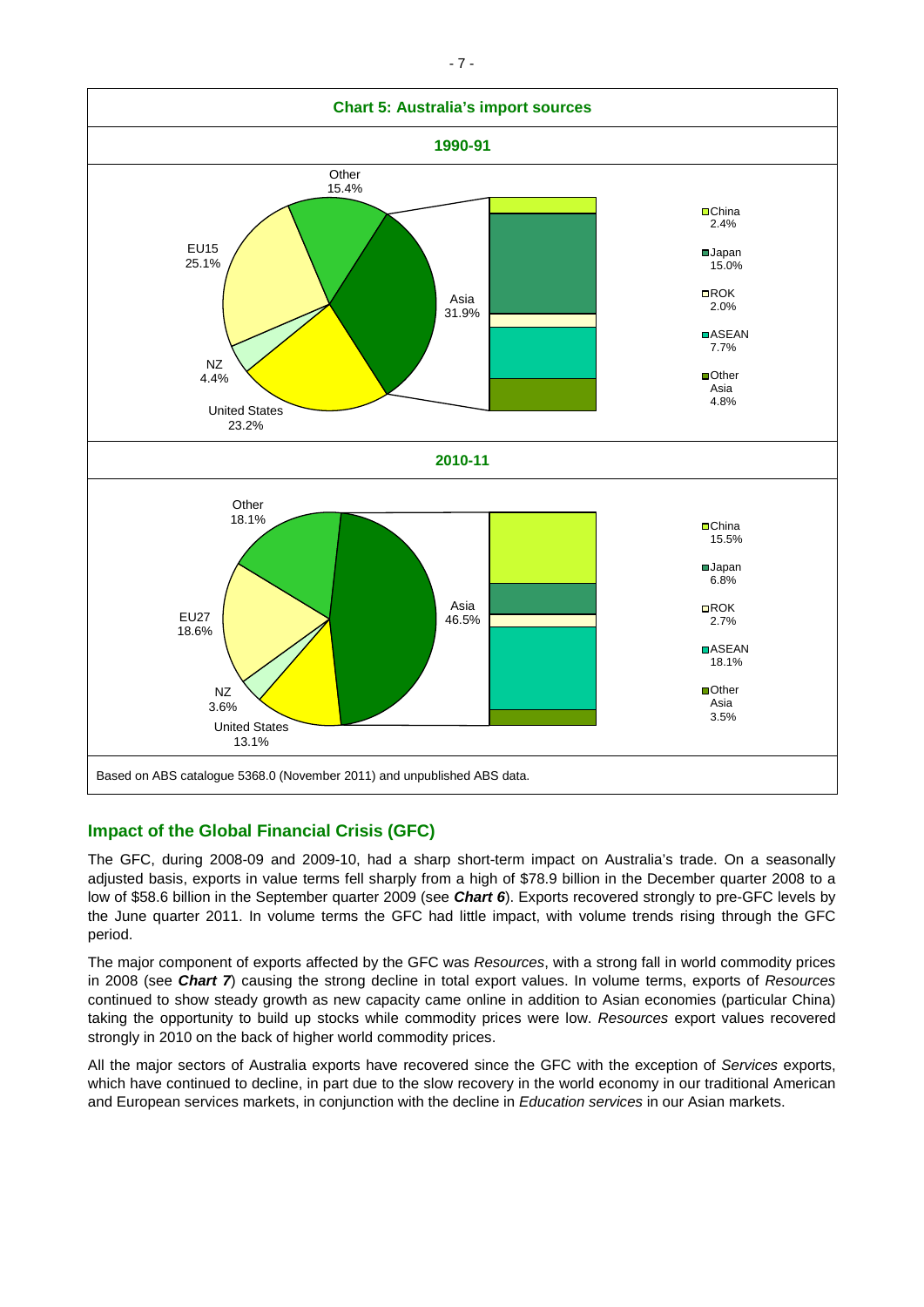

On a seasonally adjusted basis, imports in value terms fell sharply from \$75.0 billion in December quarter 2008 to \$61.5 billion in June quarter 2009. The fall was almost entirely due to a fall in import volumes (see *Chart 8*), with the major import components (*Consumption goods*, *Capital goods*, *Intermediate & other goods* and *Services*) all recording falls over this period.

This was due to concerns by Australian consumers of the impact of the GFC as well as the sharply depreciating dollar (the currency depreciated sharply against the US dollar from almost parity in July 2008 to a low of 65 cents in February 2009) which increased the price of imports. Both these factors caused a temporary reduction in demand for imported goods and services.

Import demand recovered strongly from December quarter 2009 onwards as the currency recovered and the impact of the GFC on the Australian economy was not as severe as first predicted.



# **Conclusion**

Australia's trade performance over the past 20 years has been characterised by strong growth in both exports and imports together with a trade profile that has continued to evolve but with some key elements that remained the same.

- 8 -